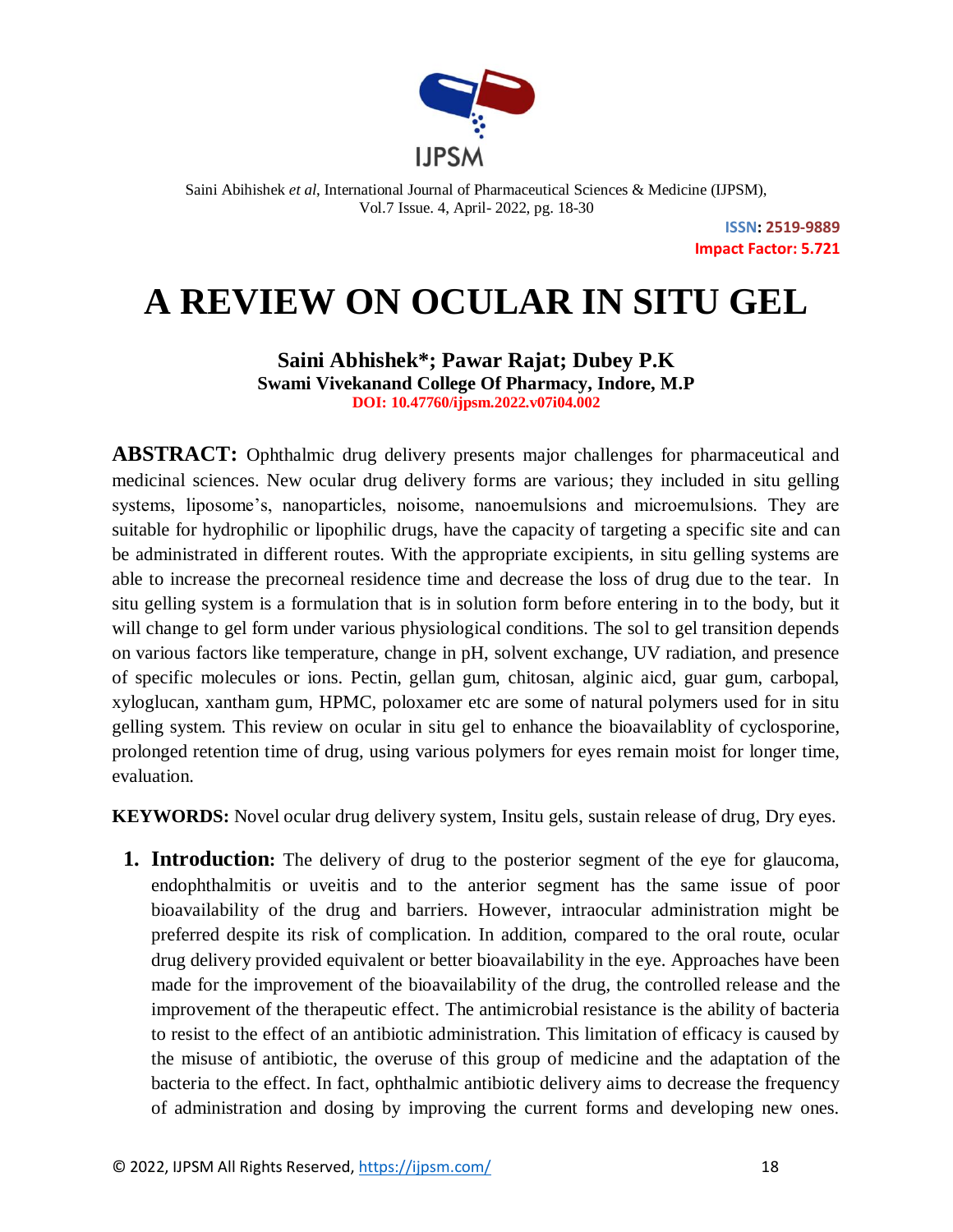

> **ISSN: 2519-9889 Impact Factor: 5.721**

New Optical medicine delivery forms are colorful; they included in situ gelling systems, liposome's, nanoparticles, noisome, nanoemulsions and microemulsions. They're suitable for hydrophilic orlipophilic medicines, have the capacity of targeting a specific point and can be conducted in different routes. With the applicable excipients, in situ gelling systems are suitable to increase the precorneal hearthstone time and drop the loss of medicine due to the gash. Different polymers, styles of medication and compositions allow the nanoparticles to respond to a need for mucoadhesion, topical, periocular or intraocular administration, and to gain a stable, effective and nonirritating expression for the case.<sup>1</sup>

## **Advantages of a Ophthalmic Drug Delivery System**

- They are easily administered by the nurse.
- They are easily administered by the patient himself.
- They have the quick absorption and effects.
- Increased shelf life.
- Better patient compliance.

## **Disadvantages of a Ophthalmic Drug Delivery System**

- The very short time the solution stays at the eye surface.
- It's poor Bioavailability.
- The instability of the dissolved drug.
- The necessity of using preservative.

## **Mechanism Of Ocular Drug Absorption**

 Drugs administered by instillation must penetrate the eye and do so primarily through the cornea followed by the non-corneal routes. These non-corneal routes involve drug diffusion across the conjunctiva and sclera and appear to be particularly important for drugs that are poorly absorbed across the cornea.

## **Corneal permeation**

The permeation of drugs across the corneal membrane occurs from the precorneal space.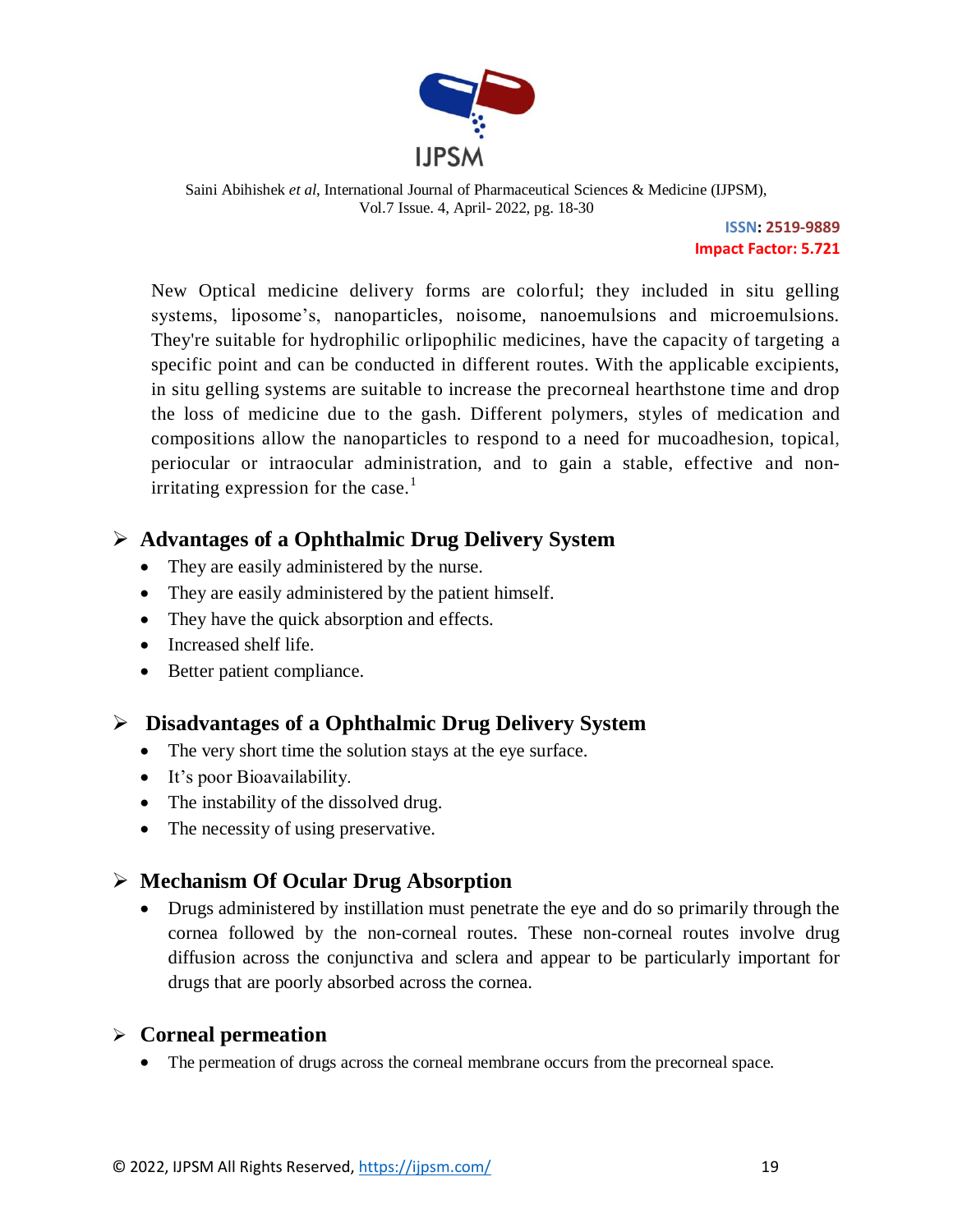

> **ISSN: 2519-9889 Impact Factor: 5.721**

## **Non-corneal permeation**

• Primary mechanism of drug permeation is the sclera is likely to be diffusion across the intercellular aqueous media in the case of structurally similar corneal stroma. Therefore the possibility of partitioning mechanism cannot be eliminated. Although like cornea, the conjunctiva is composed of an epithelial layer covering an underlying stroma, the conjunctival epithelium offers substantially less resistance than does the corneal epithelium.

## **Dry Eyes Syndrome**

 Dry eye is a multifactorial disease of the tears and ocular surface that results in symptoms of discomfort, visual disturbance, and tear film instability with potential damage to the ocular surface. It is accompanied by increased osmolarity of the tear film and inflammation of the ocular surface. In Situ Gel The in situ gel' system has emerged as one of the best novel drug delivery systems, the in situ gelling system helps for the sustained and controlled release of the drugs, improved patient compliance and comfort by its special characteristic feature of 'Sol to Gel' transition. In situ gelling system is a formulation that is in solution form before entering in to the body, but it will change to gel form under various physiological conditions. The sol to gel transition depends on various factors like temperature, change in pH, solvent exchange, UV radiation, and presence of specific molecules or ions. The drug delivery systems having the above mentioned properties 'sol to gel transition' can be widely used for sustained delivery vehicle preparation of bioactive molecules. There are several advantages in 'in situ gelling system' which includes ease of application of dosage, reduced frequency of administration and even protection of drug from change in environmental conditions. Various natural and synthetic polymers undergo in situ gel forming and potentially can be used for oral, ocular, transdermal, buccal, intraperitonial, parenteral, injectable, rectal and vaginal routes. Recent advances in in situ gels have made it possible to exploit the changes in physiological uniqueness in different regions of the Gastrointestinal tract for improved drug absorption as well as patient's convenience and compliance. Pectin, gellan gum, chitosan, alginic acid, guar gum, carbopal, xyloglucan, xantham gum, HPMC, poloxamer etc are some of natural polymers used for in situ gelling system. There are several applications and advantages of in situ gelling system in today's life. This review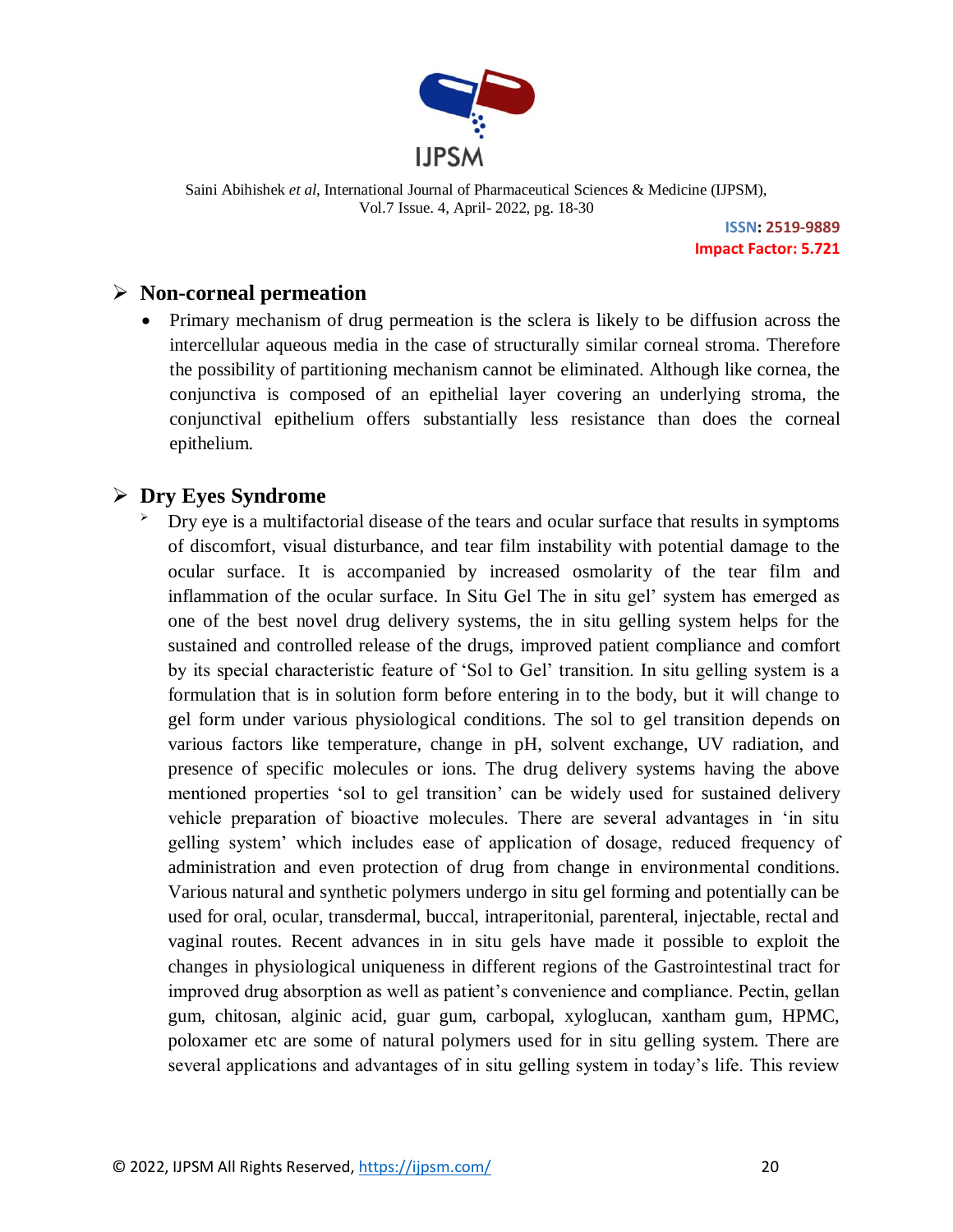

> **ISSN: 2519-9889 Impact Factor: 5.721**

mainly focus on introduction to in situ gel, its mechanism, various polymers used and its applications. $2,3$ 

## **Importance of in situ gelling system**

- $\triangleright$  It helps for the controlled and sustained release of the drug by its special 'Sol Gel transition.
- $\triangleright$  It helps for the reduced frequency of drug administration of the drug in the body.
- $\triangleright$  Low dose of the drug is required and there will be no drug accumulation and no side effects.
- $\triangleright$  The bioavailability of the drug will be more.
- $\triangleright$  There will be increased residence time of the drug due to gel formation.
- $\triangleright$  The in situ gel system decreases wastage of the drug.
- $\triangleright$  Liquid dosage form that can sustain drug release & remain in contact with cornea of eye for extended period of time is ideal.
- $\triangleright$  Reduced systemic absorption of drug drained through the nasolacrimal duct may result in some undesirable side effect.

## **Advantages of in situ gel system**

- Controlled and sustained release of the drug.
- Ease of the drug administration.
- It can be administered to unconscious patients.
- More patient compliance and comfort.
- Minimizing the dose frequency and drug toxicity.
- Increased bioavailability.
- Use of natural polymers provide biocompatibility and biodegradation.

## **2. POLYMERS USED IN FORMULATION OF IN SITU GEL:** An essential ingredient in the manufacture of any gel is a polymer. Some of the relevant polymer characteristics for in situ gels given below.

- The polymer should be capable of adhering to the mucous membrane.
- It should be well compatible and should not provide any toxic effects
- It should influence the tear
- Good tolerance and optical clarity is more preferred.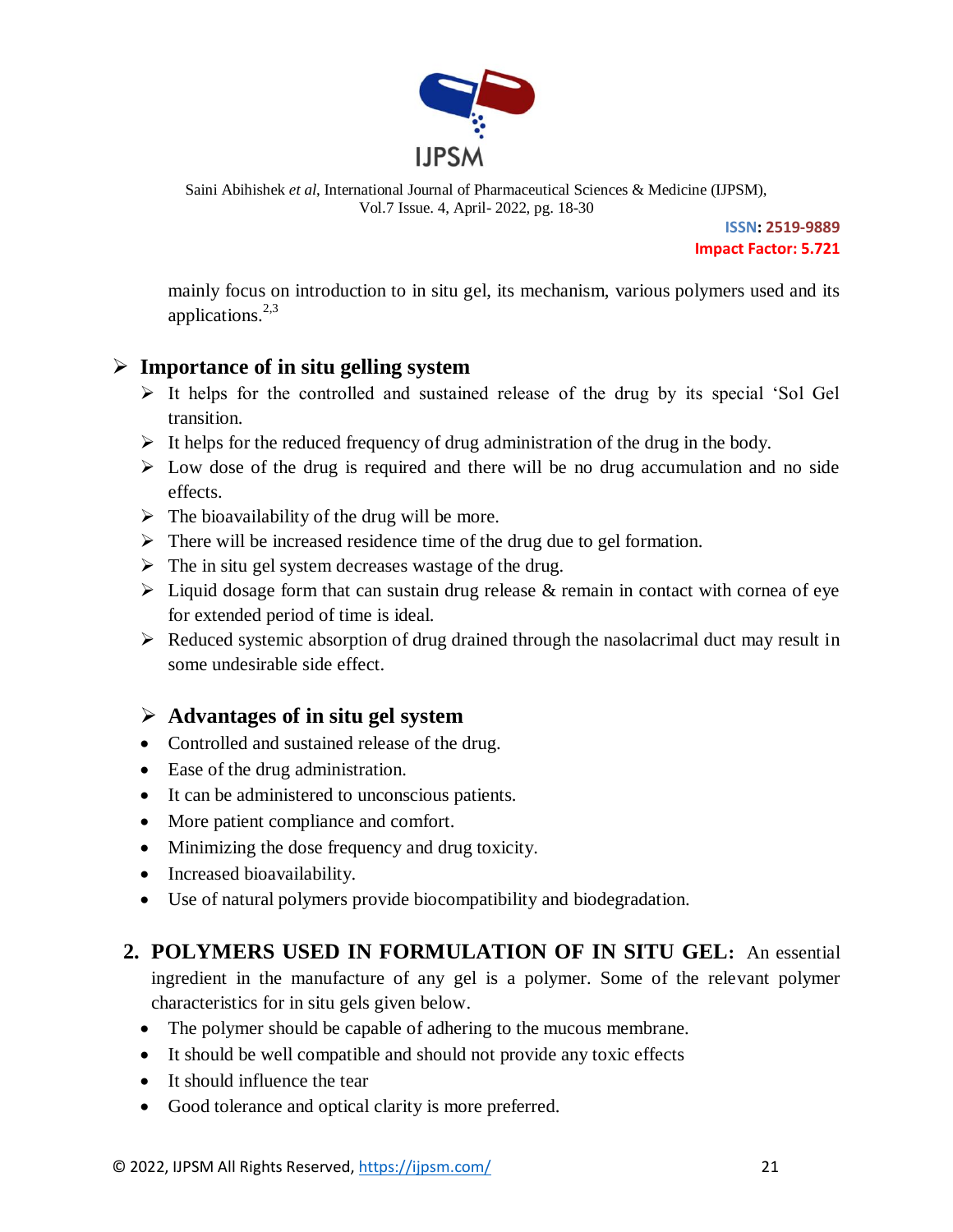

> **ISSN: 2519-9889 Impact Factor: 5.721**

- Preferred pseudo plastic behavior of polymer.
- The polymer should be capable of decreasing the viscosity with increase in shear rate.
- $\bullet$  It should have pseudo plastic behavior.<sup>4</sup>
- **Classification of in situ gel polymers:** Based on their origin, polymers are classified or the mechanism of gelation. According to a source in situ, gelling systems classified into two types.
	- **Natural polymers** (E. g., Alginic acid, Carrageenan, chitosan, Guar gum, gellan gum, pectin, sodium hyaluronate, xanthan gum, xyloglucan, etc.)
	- **Synthetic or semi-synthetic polymers** (E. g., Cellulose acetate phthalate, hydroxypropyl methylcellulose, methylcellulose, polyacrylic acid, poly (lactic-coglycolic acid, poloxamers).

## **Natural polymers<sup>5</sup>**

- **Alginic acid or sodium alginate** A biodegradable, hydrophilic, non-toxic, linear block copolymer polysaccharide consists of β-D-mannuronic acid and α-L-glucuronic acid residues joined by 1,4-glycosidic linkages. It is used as a vehicle for ophthalmic formulations. Alginate transforms into a stable gel upon exposure to divalent cations  $(Ca+2, Mg+2)$  by cross-linking the carboxylate groups, which is not easily eroded by tear fluid.
- **Carrageenan** It is used as a home remedy to cure a cold and cough as gelatine. Depending on the sulfate group number and position classified into three types: **a.** Iota carrageenan: It forms an elastic gel in the presence of calcium or potassium ions and completely soluble in hot water.

**b.** Kappa carrageenan: It forms a 'gel' in the presence of potassium ions and shows similar properties of locust bean gum, like soluble in hot water.

**c.** Lambda carrageenan: It does not induce gel formation, but it forms highly viscous solutions and is completely soluble in cold water.

 **Chitosan** It is a biodegradable, biocompatible, thermosensitive, pH-dependent, cationic, amino polysaccharide obtained by alkaline deacetylation of chitin. Gelling of chitosan occurs by pH and temperature changes. It has excellent mucoadhesive properties due to the electrostatic interaction between positively charged chitosan and negatively charged mucosal surfaces. At low critical solution temperatures due to extreme hydrophobic interactions, gels formed with electrostatic forces. At upper critical solution temperature, exhibiting polymers are used for the gelation process of chitosan. Due to availability,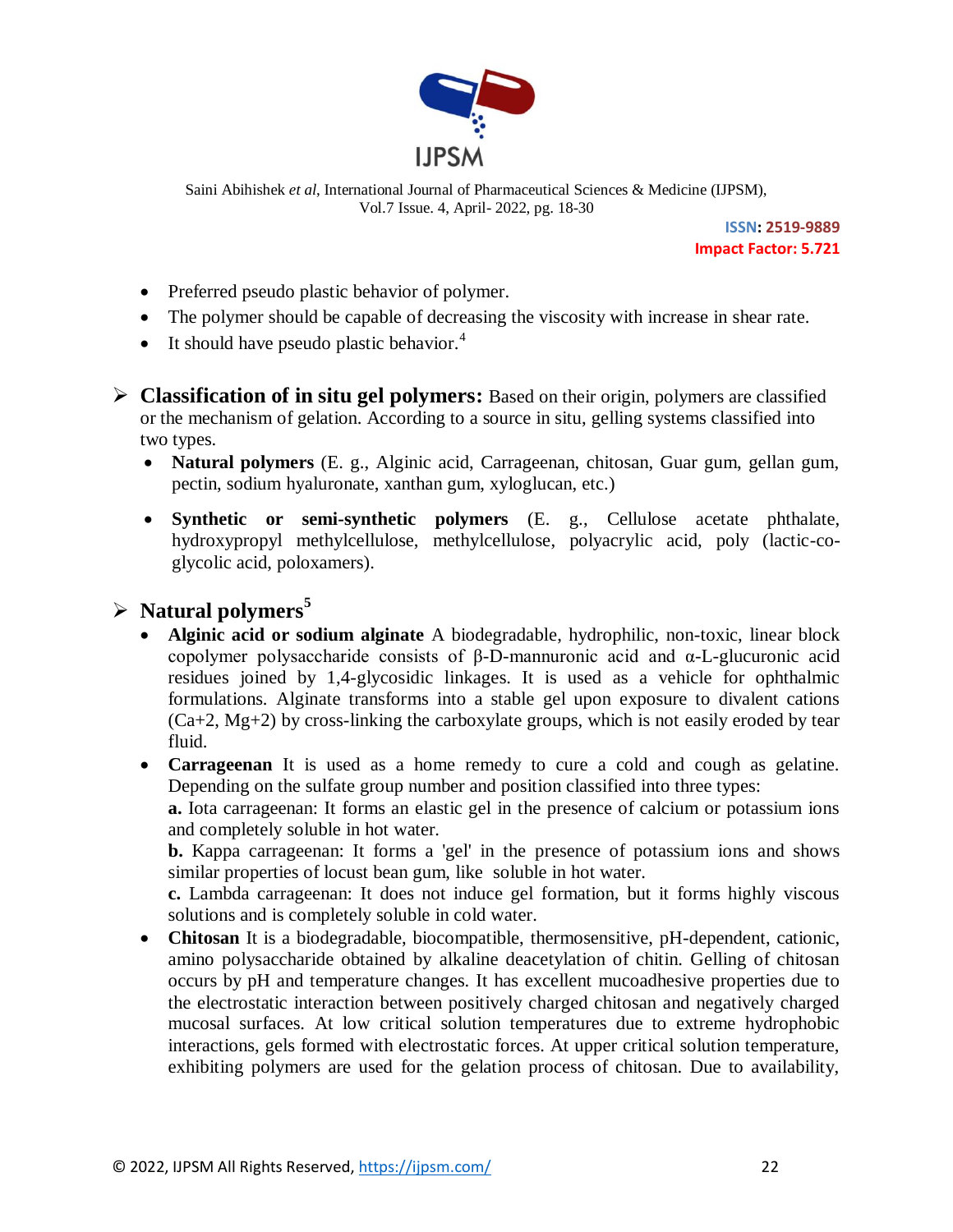

> **ISSN: 2519-9889 Impact Factor: 5.721**

non-toxic, inexpensive, etc., this is the second most abundant polysaccharide using after cellulose<sup>6</sup>.

- **Guar gum or guaran** It is soluble in water but insoluble in hydrocarbons, fats, ester, alcohols, and ketones. It shows better dispersibility and forms high viscous colloidal solutions with hot and cold water with small amounts. Temperature changes cause a reversible shift in gel formation.
- **Gellan gum** It is commercially known as Gelrite or Kelcogel, and it is a linear, watersoluble, temperature-dependent, extracellular, hetero, anionic polysaccharide; like alginate, this gellan gum form gel in the presence of metal cations (mono or divalent). Monovalent cations such as Na+or K+and divalent cations such as Ca+2 or Mg+2 inducecross-linking gelation. The gelation includes the formation of double-helical junction zones followed by aggregation of the double-helical segment to form 3-D networks by complexation with cations and hydrogen bonding with water. In the preparation of in situ gels, it is one of the most commonly used polymers.
- **Pectin** A family of cationic, linear polysaccharides comprises  $\alpha$ -(1, 4)-D galacturonic acid residues. In the presence of H+ions, the gelation of pectin will occur, a source of mono, divalent, and trivalent ions. It is only applicable to water-soluble formulations and not for the organic solvents. Monovalent cations (alkali metal) salts of pectin and pectic acids are soluble in water. But di and trivalent cationic salts are weakly soluble or insoluble in water. When the addition of water to dry powdered pectin, clumps (i.e., semi-dry packets) formed due to its tendency to hydrate and solubilization of cluster's done by mixing with water-soluble carrier. The degree of methylation (DM), defined as the percentage of carbonyl groups esterified with methanol. Based on the degree of esterification, pectins classified into two categories<sup>7</sup>.
	- **a)** Low methoxy pectins; less than 50% of the carboxyl groups methylate the pectins.
	- **b)** High methoxy pectins; more than 50% of the carboxyl groups methylate the pectins.
- **Xyloglucan or tamarind gum** Xyloglucan is an abundant, hemicellulosic polysaccharide due to the non-toxic, biocompatible, and biodegradable nature, potentially using in several delivery systems. It is partially degraded by β-galactosidase and undergoes gelation by the thermoresponsive process. When used in oral delivery shows gelation time up to minutes and allows gelation in the stomach in chilled condition. Like, poloxamer it exhibits gelation on heating/refrigerator temperature or cooling from higher heat. Xyloglucan has the gelling ability in the presence of sugars (40-65%) or alcohols over a wide pH range. Still, in the combination (20% alcohols), the sugars are substantially reduced to form a gel [66-68]. Thiolated chitosan or thiomers Nowadays, thiol groups exhibit much higher adhesive (mucoadhesive) properties than other polymers. Thiomers interact cysteine-rich sub-domains or mucus glycoproteins via crosslinking intra-and inter-disulfide bonds by the simple oxidation process that leads to gel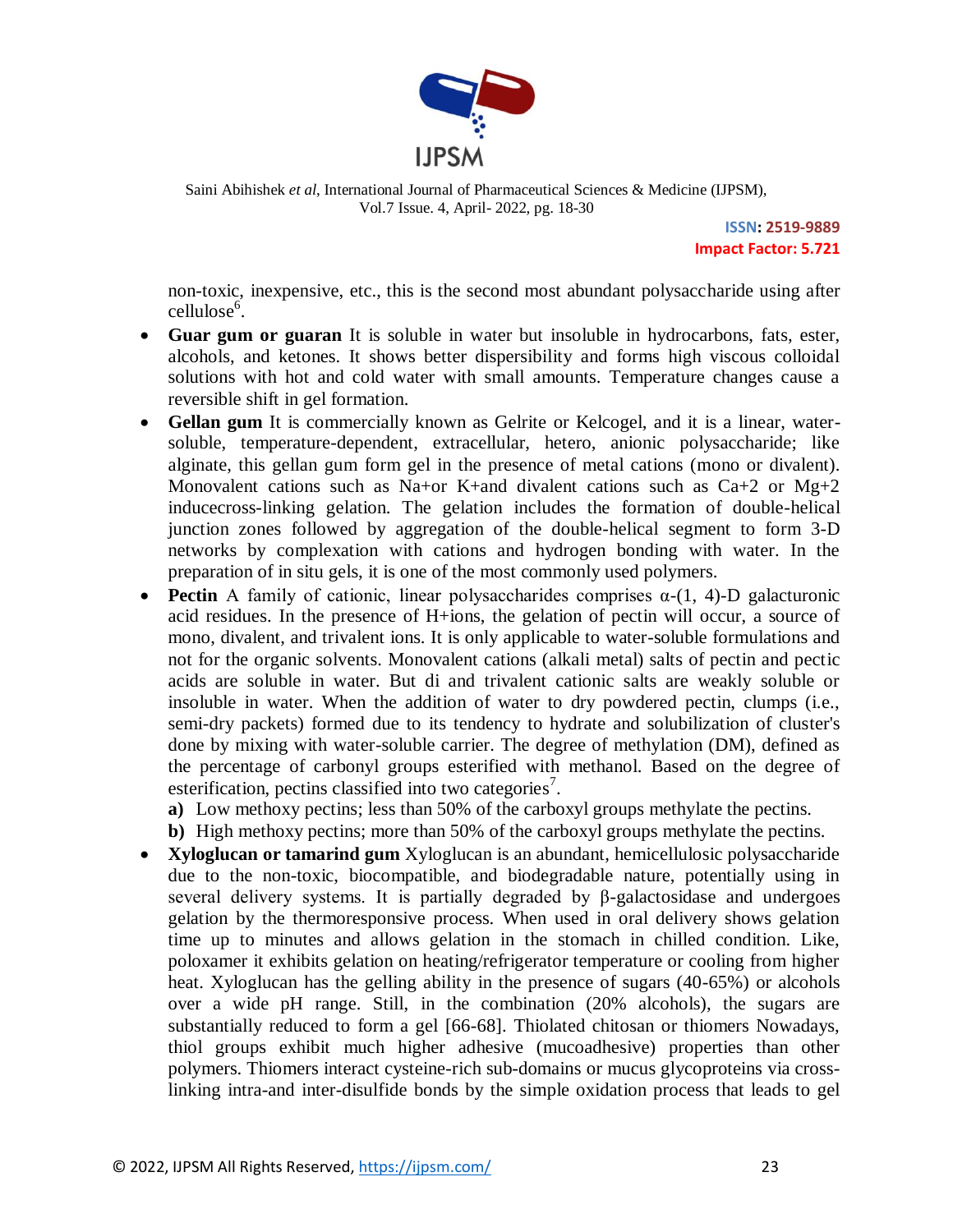

> **ISSN: 2519-9889 Impact Factor: 5.721**

formation reaching the physiological . These are the most promising multi-functional, cationic, hydrophilic macromolecules, and they also act as permeation enhancers than chitosans. It has positive charges which interact with the cell membranes causing a structural reorganization of tight junction-associated proteins. Apart from this, it also exhibits a robust, cohesive nature. 8

 **Xanthan gum Xanthan** gum shows good stability at both acidic and alkali conditions and soluble in cold and hot water. It exhibits anionic nature due to the presence of both glucuronic and pyruvic acid groups.

## **Synthetic or semi-synthetic polymers<sup>9</sup>**

- **Cellulose acetate phthalate (CAP)** CAP also knows as pseudo latex. It is artificial latex, prepared in an aqueous medium by dispersion of a pre-existing polymer. It is pH sensitive, cross-linked polyacrylic polymers with potentially useful properties for sustained drug delivery to the eye because latex is a free-running solution at a pH of 4.4, which undergoes coagulation tear fluid, raises the pH to pH 7.4. CAP is used to monitor the ocular residence time of an ophthalmic preparation in γ-scintigraphy, and the production doesn't require the use of organic solvents.
- **Hydroxypropyl methylcellulose (HPMC)** This is a biocompatible, thermoreversible, mucoadhesive polymer. It is a type of cellulose ether due to high swellability, thermal gelation properties, and used as hydrophilic matrices and used for oral drug delivery systems. HPMC used in combination with carbopol, enhancing the solution's viscosity while reducing the solution's acidity. HPMC goes for gelation at higher temperatures due to the interaction between hydrophobic components of the polymer. It was playing an active role in aqueous solution formation for topical treatment of the eye. It proved to be essential to formulate vaginal mucoadhesive film with CR of S-nitroso glutathione and effects on the gelling behavior.  $11$
- **Methylcellulose (MC)** It is also a cellulose derivative, used as in situ gelling polymer. Several cellulose derivatives stay on liquid at low temperatures and become gel upon heating. For example, MC and HPMC's aqueous solution undergoes a phase transition into gels between 40-50 °C and 75-90 °C, respectively. However, MC and HPMC's phase transition temperature is higher than the physiological temperature but lowered by making chemical and physical changes in the polymers. Hydrophobic interaction among molecules with methoxy groups causes gelation of HPMC and MC solutions. Polymerpolymer contact occurs between macromolecules due to hydration at a lesser temperature. The hydration is lost gradually on increasing the heat consequential in lower viscosity. At the transition where enough dehydration of the polymers takes place, they start associating, and the thickness starts rising, showing a network structure formation. At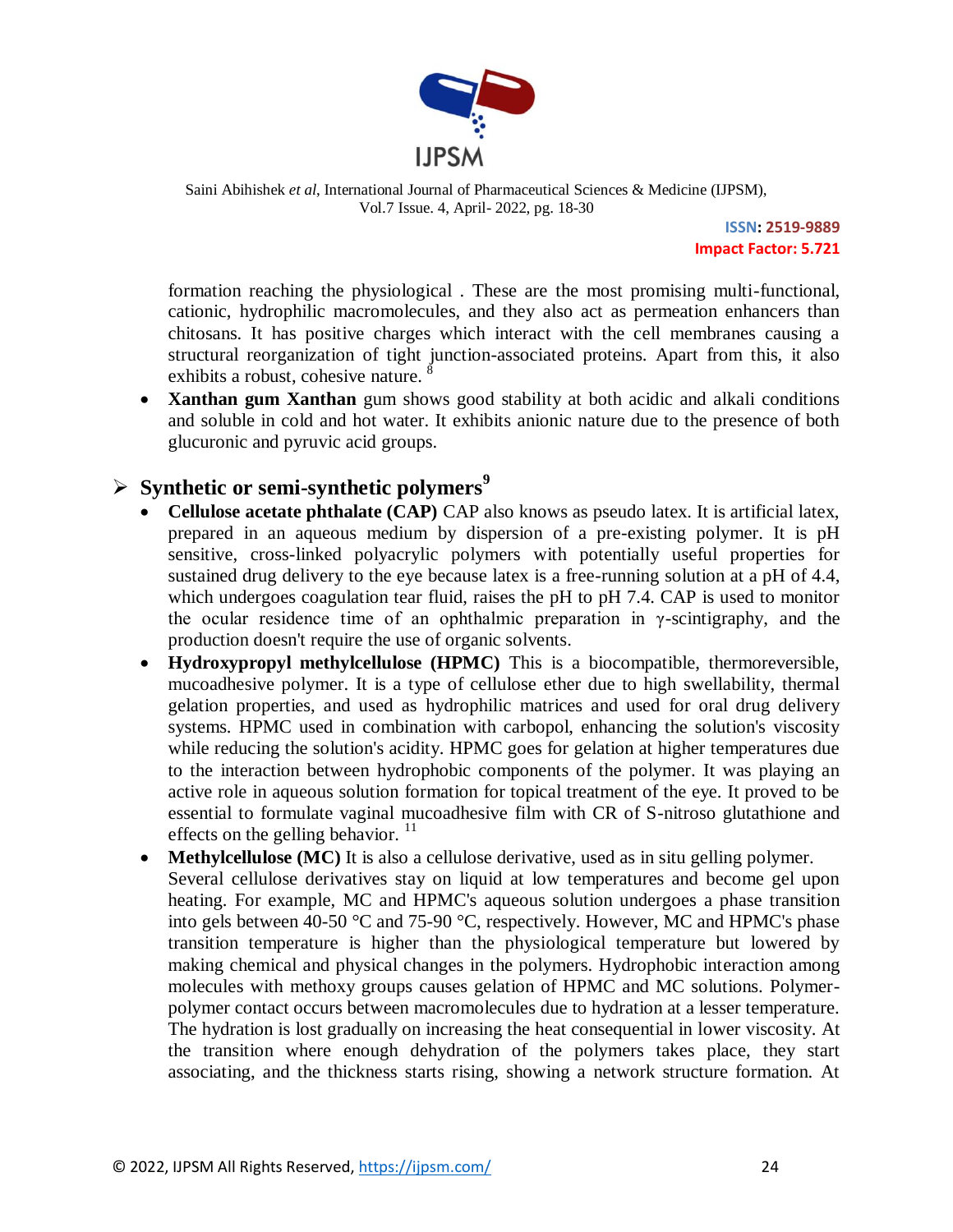

> **ISSN: 2519-9889 Impact Factor: 5.721**

low temperature (30 °C) solution is in liquid form, and when the temperature increased  $(40\n-50<sup>o</sup>C)$  and gelation occurred.<sup>12</sup>

- Polyacrylic acid (PAA) PAA is commercially known to be carbopol. It is widely used in ophthalmology for enhancing pre-corneal retention. It can exhibit excellent mucoadhesive properties to compare with other cellulose derivatives. Comparing different grads such as carbopol 910, 934, 940, 941, etc. concluded that 940 showed superior one  $^{13}$ .
- **Poly (lactic-co-glycolic acid) or PLGA** It is a biocompatible and biodegradable polymer. It is a synthetic copolymer of polylactic acid (PLA) and polyglycolic acid (PGA). These systems are applied to controlled drug delivery and are available as implants, microparticles, and in situ implants in the market. PLGA is one of the most capable polymers used to fabricate drug delivery and tissue engineering applications because of its long clinical experience.<sup>14</sup>
- **Poloxamers:** Poloxamers are commercially known as pluronic and used in thermosensitive in situ gels. It has excellent thermal setting properties and increases drug residence time. It is a water-soluble tri-block copolymer and consists of two polyethylene oxide (PEO) and polypropylene oxide (PPO). Pluronic F127 is the most commonly used poloxamer polymer in pharmaceuticals due to its colorless and transparent gels forming character. It consists of PEO (70%) and PPO (30%). A copolymer pluronic F127-g-poly (acrylic acid) was used as in situ gelling vehicles to prolong the residence time and better bioavailability of the ocular drugs.
- **Poloxamines** Poloxamines are commonly known as tetronics. These are biocompatible, tetra functional block copolymers of ethylene and propylene oxide. Four arms of PEO-PPO form X-shaped poloxamines, linked by an ethylenediamine group, and seem crucial for the osteoinductive capability of tetronics. It exploited until now for rendering temperature and pH-responsive micelles and gels dually. There is no other polymer reported to be osteoinductive itself. Hydrophilic one is more cytocompatible than hydrophobic and shows better compatibility as their molecular weight increases.
- **Poly (N-isopropyl acrylamide) or PNIPAAm** It is a thermosensitive polymer with a reversible phase transition at 32-35 °C; it is closer to the human body temperature reach therapeutic targets.

## **3. METHOD OF PREPARATION OF IN SITU GEL:<sup>15</sup>**

## **Temperature induced in situ gel system**

Some polymers and hydrogels are temperature responsive will transform from sol to gel is inducedby increase in temperature. The body temperature is sufficient to trigger sol to gel conversion noexternal temperature is required to trigger sol to gel conversion. The system which is set shouldtolerate small changes in temperature. Temperature sensitive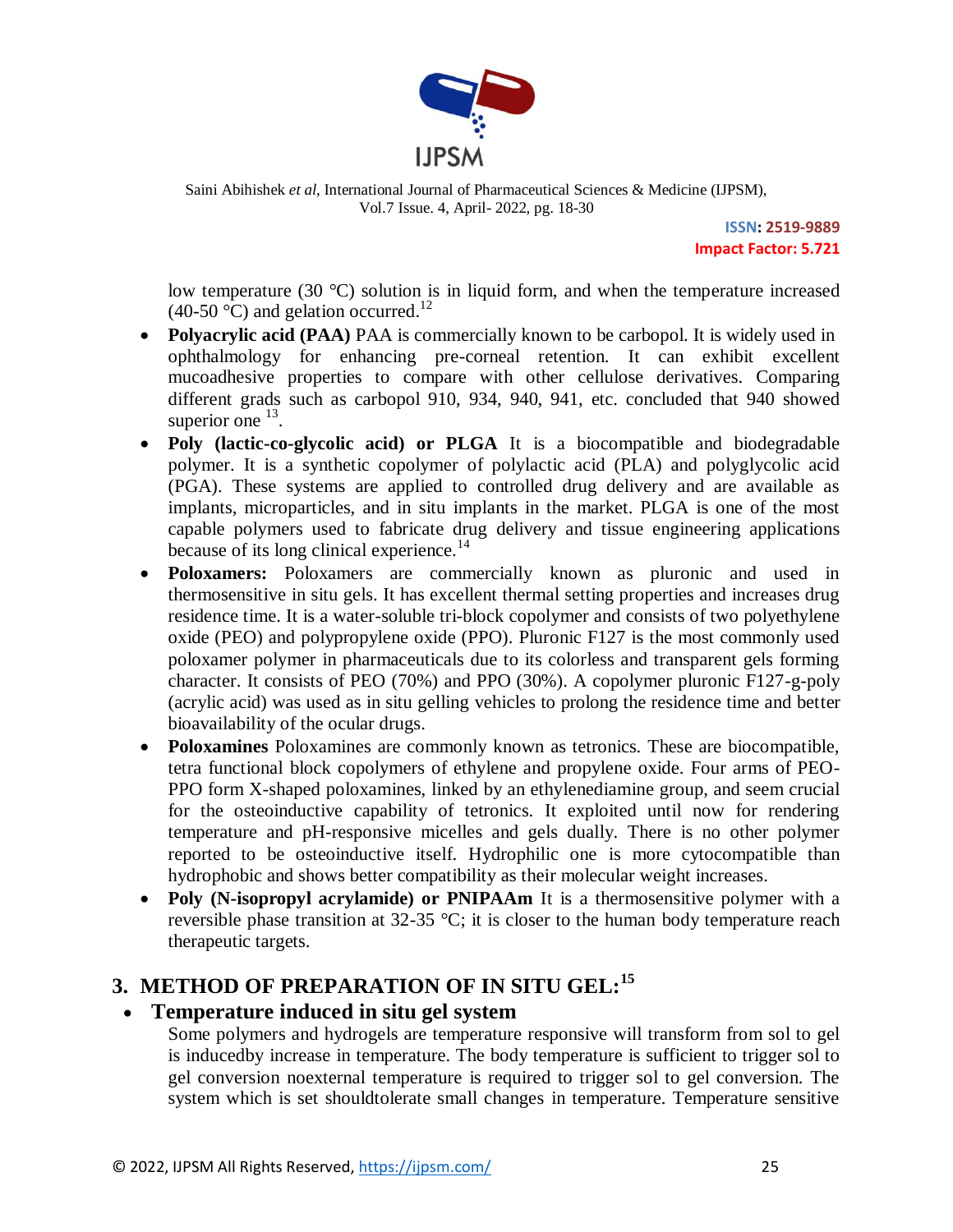

> **ISSN: 2519-9889 Impact Factor: 5.721**

hydrogels are classified in threecategories negatively thermo sensitive, positively thermo sensitive and thermally reversible gels.Some hydrogels are negative temperature sensitive (Insoluble upon heating) and they have lower critical solution temperature and if heated at above lower critical solution temperature it willcontract. Gelling of these solutions is enhanced by change in temperature which will furthersustain the drug release. Due to change in temperature there is change in hydration state which willcause volume phase transition where intra and intermolecular hydrogen bonding of the polymer molecule favored compared to solualisation by water. This condition can be achieved by usingdrug polymer which is in solution form at room temperature and transform into gel at bodytemperature. Some polymers are soluble upon heating known as upper critical solutiontemperature. The change in hydration state causes volume phase transition which leads to inter andintra molecular hydrogen bonding of polymer which leads insolubility of that compound e.g poloxamer- it is a thermosetting polymer, when concentration of poloxamer is increased the contact time and elasticity of the drug is increased and sol to gel conversion is decreased.

## **pH induced in situ gel systems**

In this case transition of sol to gel triggered by change in pH. The polymers which shows Ph dependent transition and has acidic or basic groups which upon change of pH either accept or release proton. Weakly acidic (anionic) group shows swelling with reference to increase in pH where as weakly basic (cationic) groups at decreased pH14 .The anionic pH sensitive polymers e.g carbopol, carbomer and its derivatives. At pH 4.4 the formulation is in solution form but when it is instilled in eye its pH is changes from 4.4 to 7.4 due to change in pH the formulation is from sol to gel. e.g cross-linked polyacrylic, derivatives of carbomer etc.

## **In situ formation based on physical mechanism<sup>16</sup> a)Swelling**

In situ conversion of sol to gel some time may also occur when material absorb water on the surface from surrounding and expand to get desired space. e.g myverol 18-99, it is polar lipid which form pyotropic liquid crystalline structure after swelling in water.

## **b) Diffusion**

In the method of diffusion the solvent is diffused from polymer solution in to the surrounding tissue which leads to precipitation or solidification of polymer matrix. e.g N methyl pyrolidone used as solvent for such system.

## **c) In situ formation based on chemical reaction**

The chemical reactions which include in gelation may involve precipitation of in organic solids from supersaturated ionic solutions, enzymatic process and photo initiated processes.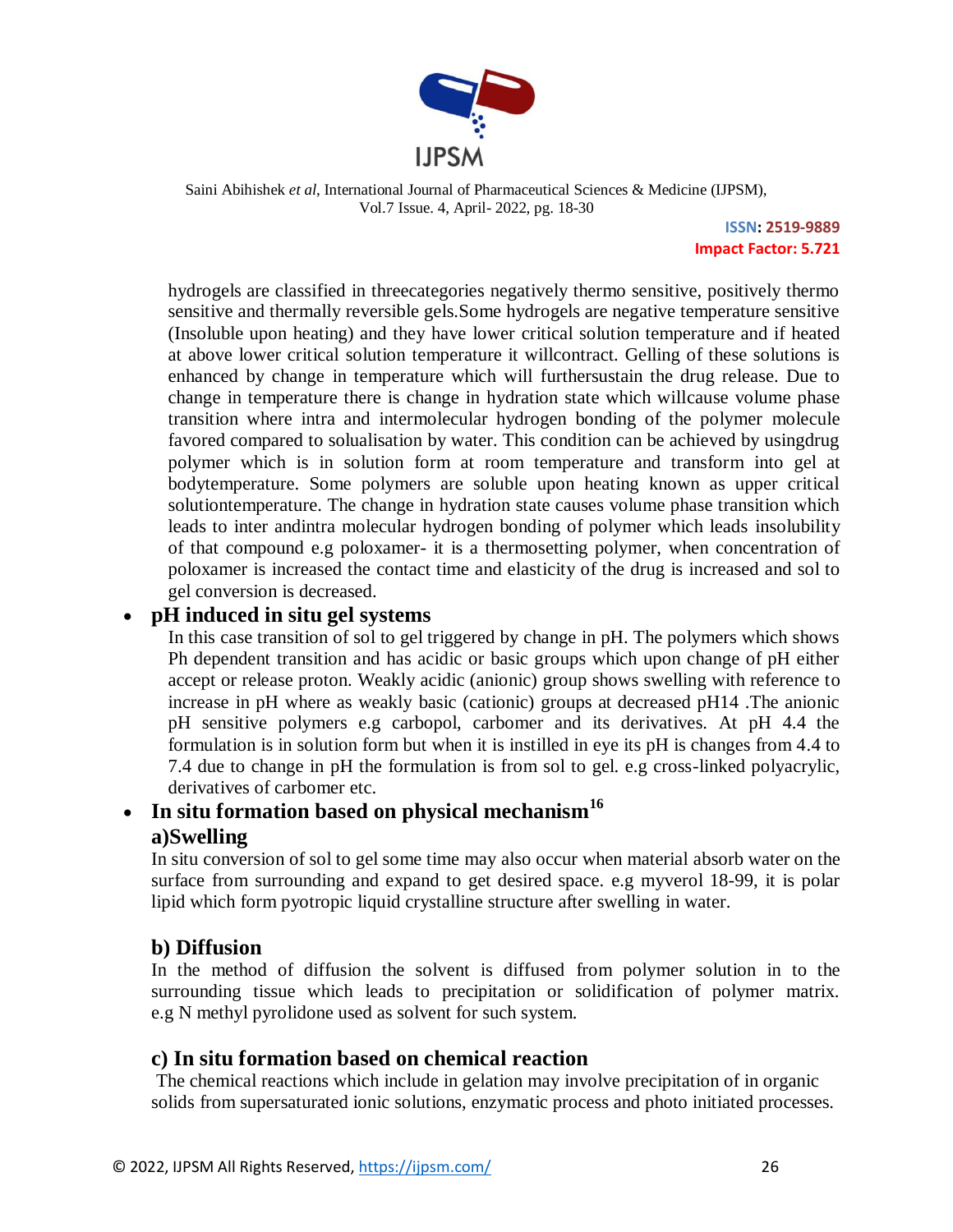

> **ISSN: 2519-9889 Impact Factor: 5.721**

## **d) Ion induced In situ gel systems**

Sometimes polymers may convert from sol to gel in presence of various ions. Some polysaccharides come under ion sensitive polymers. It is assumed that the rate of gelation is depend on osmotic gradient across gel surface. The osmolality of the solution may influence the sol to gel transition in eye. In tear fluid generally mono or divalent cations are present which form clear gel of aqueous polymer solution8. Gellan gum is an anionic polysaccharide that undergoes gelling in presence of mono and divalent cation. The Na,Ca,Mg ions which are present in the tear fluid generally initiate the sol to gel transition. In presence of divalent cation(Ca) alginic acid undergo gelation.

## **4. EVALUATIONS OF INSITU GEL SYSTEM<sup>17</sup>**

Evaluation parameters for insitu gel formulations includes clarity, pH measurement, gelling capacity, drug content, rheological study, in vitro diffusion study, isotonicity, antibacterial activity, in vivo ocular testing in rabbits and accelerated stability studies. The formulation should have an optimum viscosity that will allow for easy instillation into the eye as a liquid (drops), which would undergo a rapid sol‐ to‐ gel transition (triggered by pH, temperature or ion exchange).

- **Physical parameters** Physical parameters to be tested for insitu gel solution are clarity, pH, gelling capacity, and drug content estimation.
- **Gelling capacity** The gelling capacity of the prepared formulation is determined by placing a drop of the formulation in a vial containing 2.0 ml of freshly prepared simulated tear fluid and visually observe.
- **Rheological studies** The viscosity measurements can be calculated using Brookfield viscometer, Cone and Plate viscometer. In-situ gel formulation is placed in sample tube. Formulation should have viscosity of 5-1000 m Pas, before gelling & after formation of gel should have viscosity from about 50-50,000 m Pas.
- In vitro drug release studies In vitro release study of insitu gel solution is carried out by using Franz diffusion cell. The best fit model is check for Krosmeyers Peppas and Fickinian diffusion mechanism for their kinetics.
- **Texture analysis** The consistency, firmness and cohesiveness of insitu gel are assessed by using texture profile analyzer which mainly indicated gel strength and easiness in administration in vivo. Higher values of adhesiveness of gels are needed to maintain an intimate contact with mucus surface. <sup>18</sup>
- **Isotonicity evaluation** Isotonicity is important characteristic of the ophthalmic preparations. Isotonicity has to be maintained to prevent tissue damage or irritation of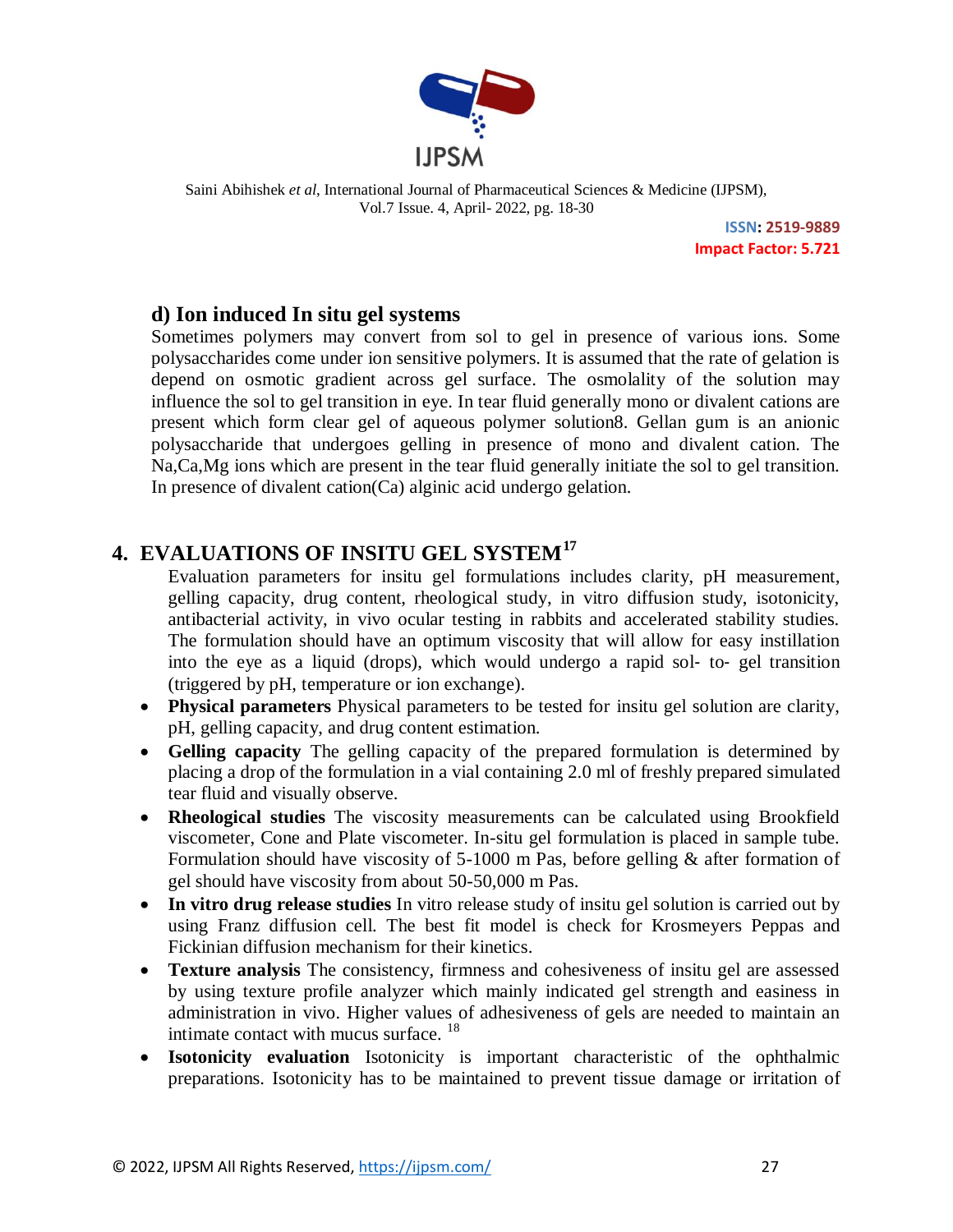

> **ISSN: 2519-9889 Impact Factor: 5.721**

eye. All ophthalmic preparations are subjected to isotonicity testing, since they exhibited good release characteristics and gelling capacity and the requisite viscosity.

- **Drug-polymer interaction study and thermal analysis** Interaction study should be performed with Fourier Transform Infra Red (FTIR) spectroscopy. During gelation process the nature of the interacting forces can be evaluated using the technique by employing KBr pellet method. Thermo gravimetric Analysis (TGA) can be conducted for in situ forming polymeric system to quantitate the percentage of water in hydrogel. Differential Scanning calorimetry (DSC) conducted to observe if there are any changes in thermo grams as compared with pure active ingredients used for gelation.
- **Antibacterial activity** The microbiological growth of bacteria is measured by concentration of antibiotics and this has to be compared with that produced by known concentration of standard preparation of antibiotic.<sup>19</sup>
- **Ocular irritancy test** The Draize irritancy test should designed for the ocular irritation potential of the ophthalmic product prior to marketing. According to the Draize test, the amount of substance applied to the eye is normally 100μl placed into the lower culdesac with observation of the various criteria made at a designed required time interval of 1hr, 24hrs, 48 hrs, 72hrs, and 1week after administration. Three rabbits (male) weighing 1.5 to 2kg are used for the study. The sterile formulation is instilled twice a day for a period of 7 days, and a cross‐ over study is carried out (a 3 day washing period with saline was carried out before the cross‐ over study). Rabbits are observed periodically for redness, swelling, watering of the eye<sup>20</sup>.

## **5. CONCLUSION:**

Development of ophthalmic drug delivery system has proved to be beneficial as compared to the conventional drug delivery. Likewise it is also challenging enough to establish successful ophthalmic drug delivery systems. However, the persistent attempts towards advancement the understanding of principles and processes governing ocular drug absorption and disposition have led to the improvements in the efficacy of ophthalmic delivery systems. The use of biocompatible, biodegradable, and water-soluble polymers for the in situ gel formulation can make excellent and excellent drug delivery systems. In recent years, researchers have drawn interest, providing a lot of scope to advanced drug delivery techniques. One such novel approach is development of in-situ ocular gels. Sustained and prolonged release of the drug, good stability and biocompatibility characteristics make the in situ gel dosage forms very reliable. The evaluation of in-situ gels can be carried out based on the parameters like gelling capacity, rheological studies, in-vitro drug release studies, drug-polymer interaction study, thermal analysis, antibacterial activity and ocular irritancy test.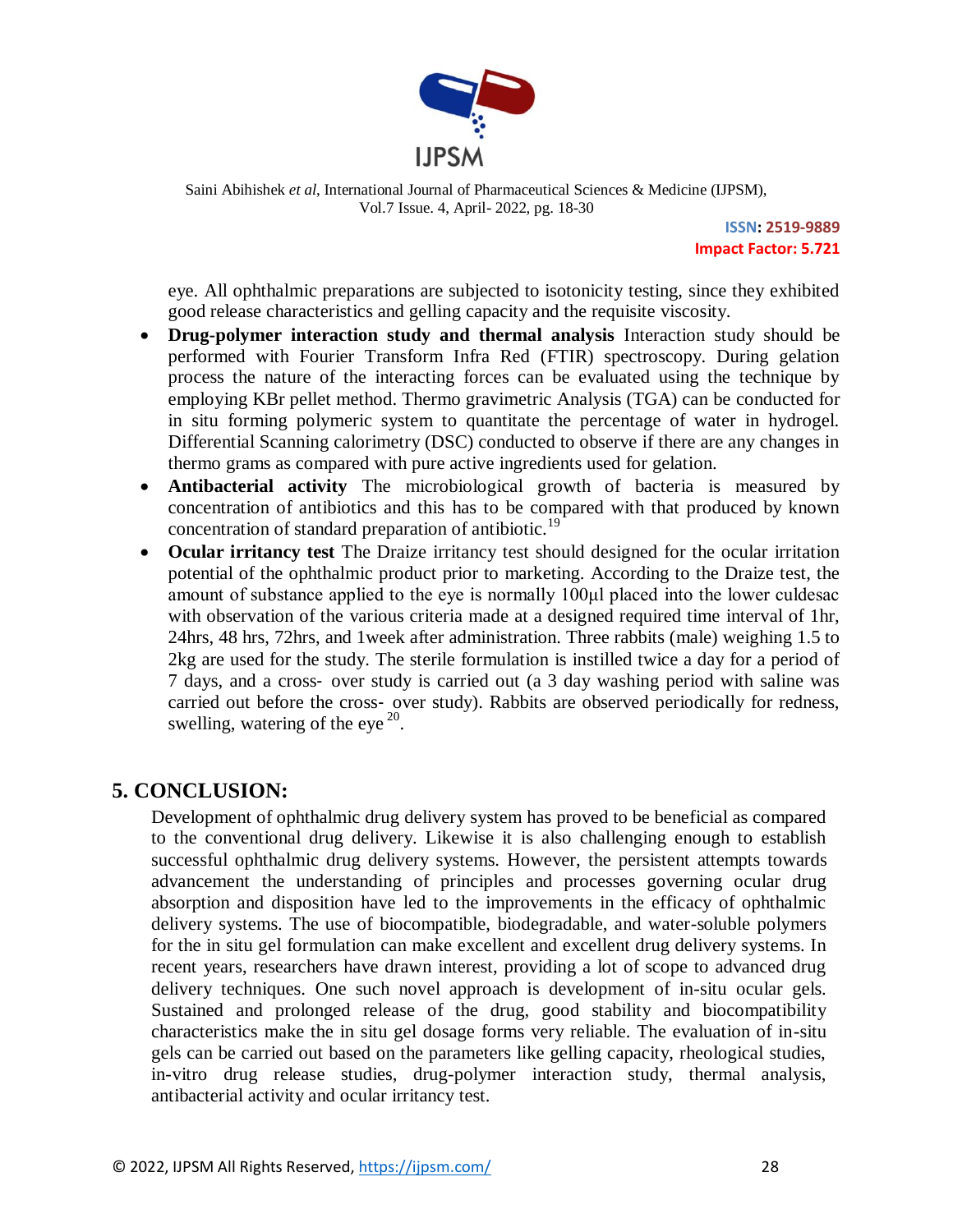

> **ISSN: 2519-9889 Impact Factor: 5.721**

## **REFERENCES**

- **[1].** Pignatello R; Flurbiprofen-loaded acrylate polymer nano suspensions for ophthalmic application; Biomaterials; 2002; 23: 3247- 3255.
- **[2].** Wen-Di Ma, Hui Xu, Chao Wang, Shu-Fang Nie, Wei-San Pan; Pluronic F127-gpoly (acrylic acid) copolymers as in situ gelling vehicle for ophthalmic drug delivery system, International Journal of Pharmaceutics; 2008; 350: 247-256.
- **[3].** Kaur P, Garg T, Rath G, Goyal AK. In situ nasal gel drug delivery: A novel approach for brain targeting through the mucosal membrane. Artif Cells Nanomed Biotechnol 2016;44:1167-76.
- **[4].** Hsiue GH, Chang RW, Wang CH, Lee SH. Development of in situ thermosensitive drug vehicles for glaucoma therapy. Biomaterials 2003;24:2423-30.
- **[5].** Madan M, Bajaj A, Lewis S, Udupa N, Baig JA. In situ forming polymeric drug delivery systems. Indian J Pharm Sci 2009;71:242-51.
- **[6].** Kute JU, Darekar AB, Saudagar RB. A review: an in-situ gel-novel approach for nasal delivery. World J Pharm Pharm Sci 2013;3:187-203.
- **[7].** Ravindra Reddy K, Ravi Shankar Yadav M, Sabitha Reddy P; Preparation and evaluation of Aceclofenac ophthalmic In situ gels; Journal of Chemical, Biological and Physical Sciences. 2011; 1(2): 289-298.
- **[8].** Katariya dhirajkumar champalal, Poddar Sushilkumar S; Current status of ophthalmic insitu forming hydrogel. International Journal of Pharma and Bio Sciences. 2012; 3(3): 372- 388.
- **[9].** Gariepy ER, Leroux GC; In situ-forming hydrogels-review of temperature sensitive systems; European Journal of Pharmaceutics and Bio pharmaceutics; 2004; 58: 409–426. 18. Masteikova R, Chalupova Z, Sklubalova Z; Stimuli-sensitive hydrogels in controlled and sustained drug delivery; Medicina; 2003; 39:
- **[10].**Harish NM, Prabhu P, Charyulu RN, Gulzar MA, Subrahmanyam EV. Formulation and evaluation of in situ gels containing clotrimazole for oral candidiasis. Indian J Pharm Sci 2009;71:421-7.
- **[11].**Khan S, Patil K, Bobade N, Yeole P, Gaikwad R. Formulation of intranasal mucoadhesive temperaturemediated in situ gel containing ropinirole and evaluation of brain targeting efficiency in rats. J Drug Target 2010;18:223-34.
- **[12].**Saini R, Saini S, Singh G, Banerjee A, Railmajra DS. In situ gels-a new trends in ophthalmic drug delivery systems. Int J Pharm Sci Res 2015;6:386-90.
- **[13].**Tao T, Zhao Y, Yue P, Dong WX, Chen QH. Preparation of huperzine A nasal in situ gel and evaluation of its brain targeting following intranasal administration. Acta Pharm Sin. 2006;41:1104–1110.
- **[14].**Srividya B, Cardoza RM, Amin PD. Sustained ophthalmic delivery of ofloxacin from a pH triggered in situ gelling system. J Control Release. 2001;69:379–88.
- **[15].**Vijaya C., Goud K.S. Ion-activated in situ gelling ophthalmic delivery systems of azithromycin. Indian J. Pharm. Sci. 2011;73(6):615–620.
- **[16].**Johan C, Katarina E, Roger P, Katarina J. Rheological evaluation of gelrite in situ gel for opthalmic use. Eur J Pharm Sci. 1998;6:113–6
- **[17].**Tinu TS, Litha T, Kumar Anil B. Polymers used in ophthalmic in situ gelling system. Int J Pharm Sci Rev Res 2013;20:176-83.